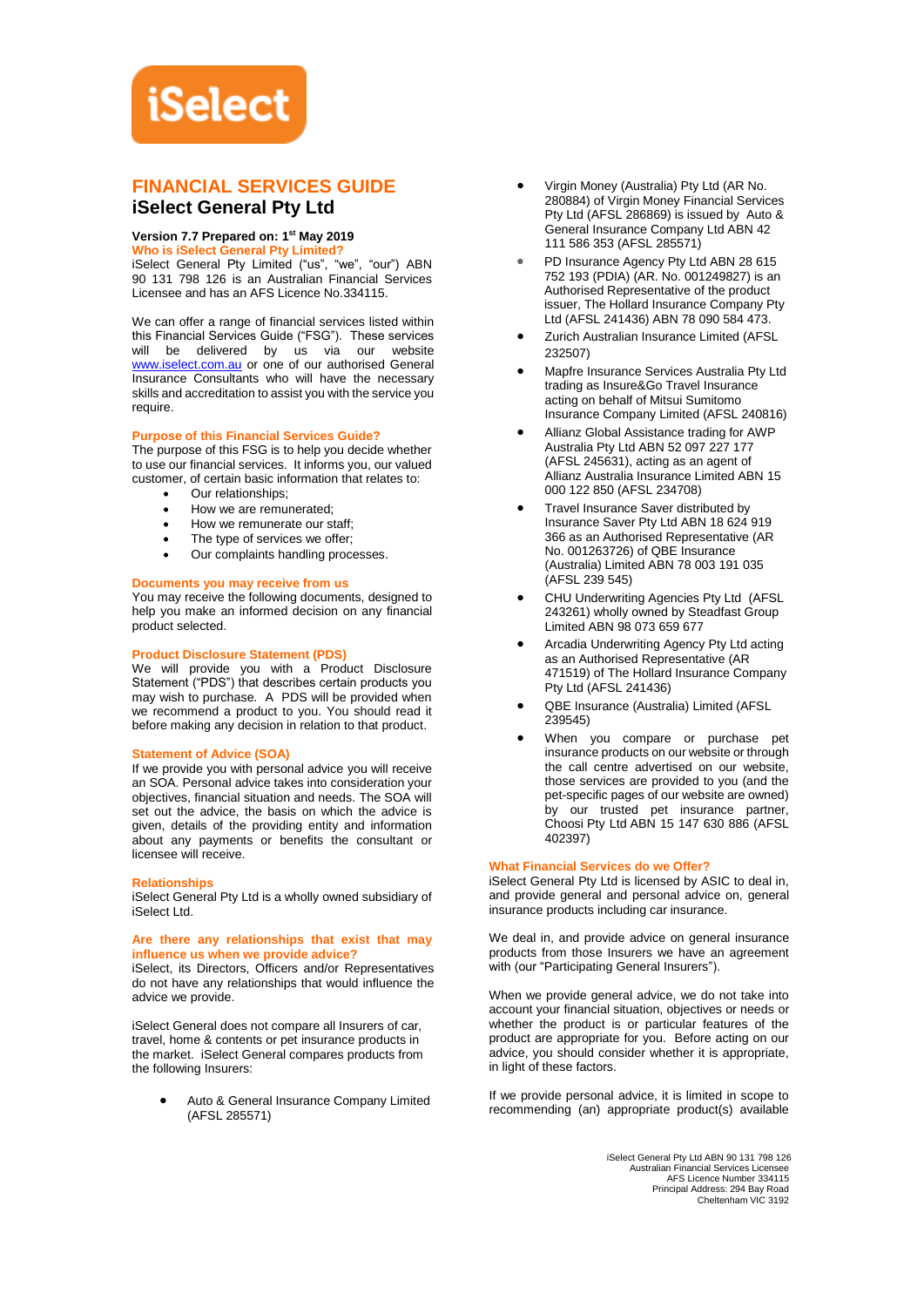

from our Participating General Insurers, and it is based solely on the information you provide us.

If you provide us with information that is incomplete or inaccurate, then any advice we provide will be based on this information. In this situation, you must consider whether the advice is appropriate, having regard to your relevant personal circumstances.

You can provide instructions to us by contacting us by phone or online – see over for details.

#### **How do we provide our services?**

We act as an intermediary offering you financial product advice in relation to general insurance products from our Participating General Insurers. If you choose to apply for, or vary, a general insurance product using our service, we will act on behalf of the relevant insurer in arranging that policy for you.

### **How do we remunerate our staff?**

Our Consultants are paid a salary and may receive bonuses, which may be based on a number of factors including:

- Customer service excellence;
- Performance in relation to sales targets and referrals;
- Compliance; and /or
- Annual salary.

# **How is iSelect remunerated?**

We receive commissions (and, in some cases, a marketing services fee) from our Participating General Insurers. If we provide personal advice and are able to give you more information about remuneration, we will do this as soon as practicable after the advice is provided.

With respect to car insurance products iSelect General Pty Ltd will receive a commission:

- of either
	- (a) up to 45% of the first year's (gross) premium for each car insurance product that we refer or sell; or
	- (b) up to \$450 for each car insurance product that we refer or sell; and
- in some cases
	- (a) a renewal commission of up to 45%; or
	- (b) an ongoing trail commission of up to \$400 for each year you that you renew your car insurance policy originally purchased through us (with such trail commission payable to us for up to two annual renewals).

With respect to home and contents insurance iSelect General Pty Ltd will receive a commission of up to 22% of each year's (net) premium for the relevant home and contents insurance product sold.

With respect to travel insurance products iSelect General Pty Ltd will receive a commission of up to 25% of the premium for the relevant travel insurance product sold.

With respect to pet insurance products iSelect General Pty Ltd will receive a commission of up to 25% of the

first year's annualised premium for the relevant pet insurance product sold.

All of these fees are paid by the relevant Insurer and are not an additional cost to you.

#### **Other benefits**

iSelect General and/or your General Insurance Consultant may receive other benefits based on the number of policies written and/or maintained from product providers over a specified time frame. These benefits are not an additional charge to you.

#### **Our Privacy Policy**

We collect personal information to ensure we can offer or provide you with products and services as outlined in this FSG. We value your privacy and have adopted the principles set out in the Privacy Act 1988 as part of our commitment to maintain client confidentiality in the collection, use, disclosure or handling of personal information. For further information about our privacy policy, please call us on 03 9276 8000 or email us at [privacy@iselect.com.au](mailto:privacy@iselect.com.au) or visit our website at [www.iselect.com.au/car](http://www.iselect.com.au/car)

We will maintain a record of your personal information including details of your objectives and any insurance product's purchased. If you wish to examine your file please ask your General Insurance Consultant and they will make arrangements for you to do so. Alternatively, contact us on 13 19 20.

It is important to note that in order to best meet your needs and provide you with financial services and advice, your General Insurance Consultant may need to disclose your personal information to other parties, typically General Insurance Companies as part of your application.

### **How can I make a complaint about the services provided?**

We have a complaints process for you to follow in the event you wish to lodge a complaint in relation to the services you received from us.

**Step 1:** Please call our Call Centre on 13 19 20 and we will discuss the issue and if possible resolve it immediately. If immediate resolution is not possible, we will consider your complaint further and acknowledge your complaint within 10 business days.

If you have any queries in relation to our complaints handling process, please contact our General Counsel as follows:

| Telephone   | 13 19 20                  |
|-------------|---------------------------|
| Email:      | compliance@iselect.com.au |
| In writing: | iSelect General Pty Ltd   |
|             | PO Box 2021               |
|             | Moorabbin VIC 3189        |
| Website:    | www.iselect.com.au        |
|             |                           |

**Step 2:** If you are dissatisfied with the decision or the way we handled your complaint or dispute, you can also contact the Australian Financial Complaints Authority (AFCA). AFCA is an external dispute resolution scheme that provides a free service to

> iSelect General Pty Ltd ABN 90 131 798 126 Australian Financial Services Licensee AFS Licence Number 334115 Principal Address: 294 Bay Road Cheltenham VIC 3192